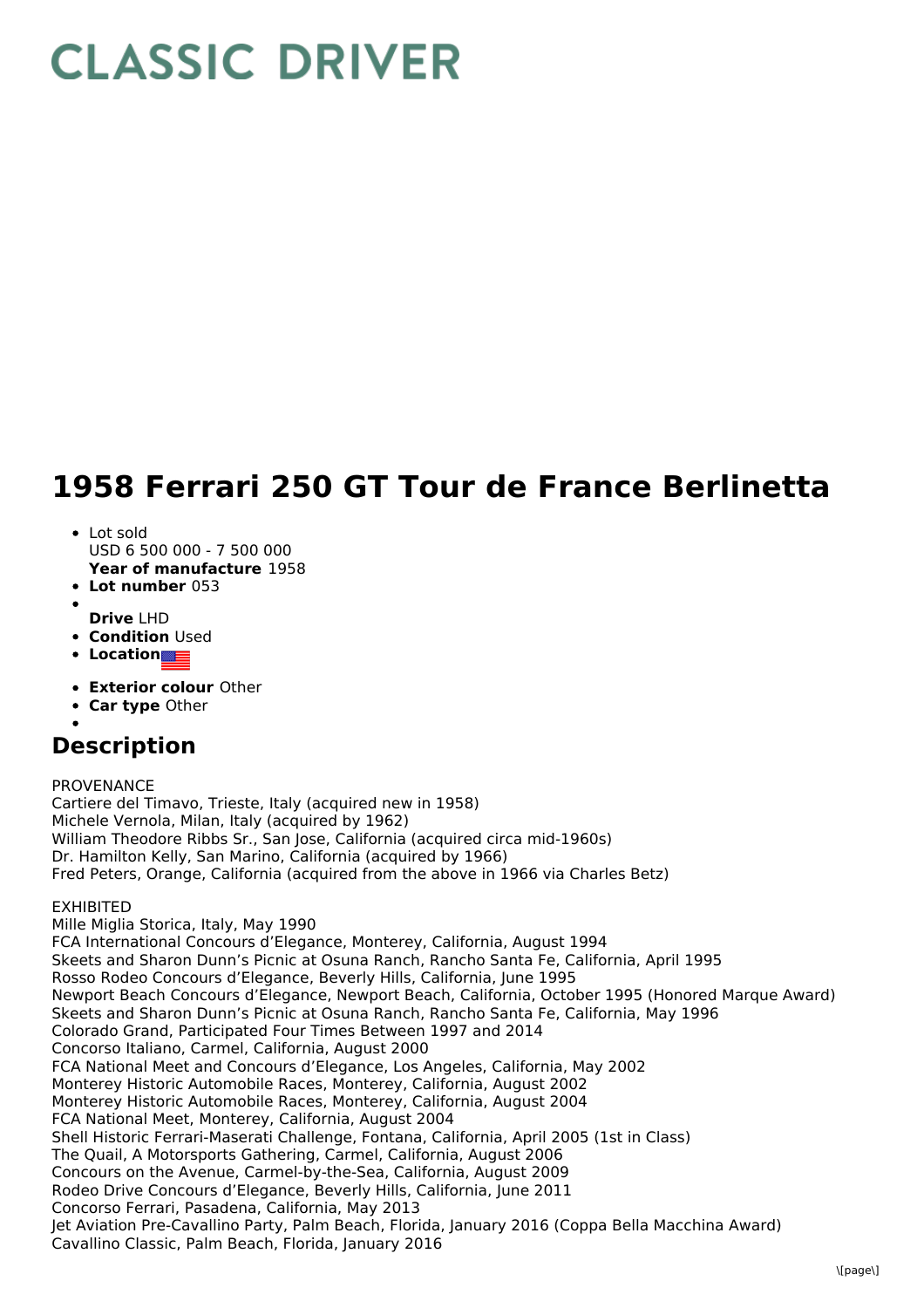Concours on the Avenue, Carmel-by-the-Sea, California, August 2017 (Best of Show)

RACE HISTORY Targa Florio, May 1958, Ferraro/Crivellari, No. 52 (DNF) Trieste-Opicina Hillclimb, October 1958, Ferraro, No. 148 (3rd in Class)

### THIS CAR

In 1956, Ferrari responded to the FIA's new GT Class championship with a dual-purpose road-racing model based on the 250 GT production platform. With alloy coachwork by Scaglietti and a competition-tuned version of the Colombo short-block V-12, the new 250 GT Berlinetta became a potent force in sports car racing through the late 1950s.

The model was particularly dominant at the multi-stage Tour de France, which it won four consecutive years from 1956–59. Appropriately nicknamed the 250 GT Tour de France (TdF), 78 examples of the berlinetta were built in four different body styles before the model was succeeded by the 250 GT Interim. In the years since, the Tour de France has evolved into one of the marque's most desirable models, embodying rarity, advanced engineering, competition pedigree, and breathtaking design aesthetics.

This extremely desirable TdF benefits from 52 years of care by one of America's best-known Ferrari collectors, the late Mr. Fred Peters. Chassis 0905 GT was dispatched to Scaglietti for coachwork in late February 1958, and after mechanical testing, the car was officially completed in early May. As completed, it is the fifth of 36 examples built by Scaglietti in the attractive single-louvre body style and one of fewer finished with the most desirable covered headlight arrangement.

The Berlinetta was prepared for racing use with unusual competition features such as a rally-style passenger seat with adjustable rake and a headrest, sliding lightweight Perspex windows, bare interior door panels with simple pull-cable releases, and cabin-cooling fender vents. Finished in (Medium Gray Metallic) paint with light gray interior upholstery, the 250 GT was sold new on May 5 to the company Cartiere del Timavo in Trieste on behalf of its president, Pietro Ferraro.

On May 11, Ferraro entered the TdF in the Targa Florio with Eros Crivellari serving as his co-driver. Interestingly, the lead scrutineering seal marked "T-F" remains affixed to the steering column to this day. At some point during the race the Ferrari veered off the road toward an olive grove below, and a dramatic period photograph shows it hanging from a roadside wall. Six months later, at the Trieste-Opicina Hillclimb, Ferraro drove the repaired Berlinetta to a 3rd in Class finish, and this marks the end of the car's known competition history.

It is believed that in the early 1960s, while still in Italy, 0905 GT's original engine block (internal no. 0186 C) was replaced with a later 128 D block (internal no. 092 D). This new block is understood to have come from a 250 GT Coupe that had been built for the Agnelli family and that the replacement may have been carried out by Milanese Ferrari dealer Crepaldi or by the Ferrari factory. This 128 D block is stamped 0905 GT in a correct font and the engine features the lightweight magnesium components and other special competition equipment that are believed to have been fitted to this car when new.

The 250 GT was exported to the US in June 1962 by Italian dealer Michele Vernola of Milan, and within the next few years the car passed to William Ribbs Sr., father of the well-known driver Willy T. Ribbs (the first African-American to compete in the Indianapolis 500). By early 1966, the 250 GT was purchased by Dr. Hamilton Kelly, a Ferrari collector residing in San Marino, California.

The well-known and highly respected Southern California collector Charles Betz was instrumental in the transaction, and at this point he was barely beginning his decades-long foray into Ferrari collecting. Betz retrieved the Berlinetta from a Hollywood garage on Dr. Kelly's behalf. When the doctor learned how much work would be required to maintain the TdF in good operating order, he chose to sell it instead.

At the time, Betz had recently been introduced to a fellow enthusiast who, like himself, was a college professor. This like-minded Southern California collector, Fred Peters of Orange, had fallen in love with the TdF model after seeing one belonging to the Nethercutt family. When 0905 GT became available he jumped at the opportunity to purchase the car.

Betz and Peters went on to become lifelong business partners and friends as their interest in Ferrari collecting evolved, and 0905 GT is the car that essentially catalyzed their relationship. They are known today as perhaps the most important pair of early Ferrari-focused collectors in Southern California, trailblazers in the preservation of these important cars.

They earmarked 0905 GT as a project, and parts were gradually assembled for an engine rebuild. Over the next few years, the gearbox and differential were rebuilt, and in the early 1970s, the exterior was refinished in a deep shade of red. By the late 1980s, Betz and Peters identified a machinist capable of tackling a correct rebuild of the engine, and a mechanical restoration was completed in spring 1990. Betz and Ed Domanskis then ran the car in the Mille Miglia Storica.